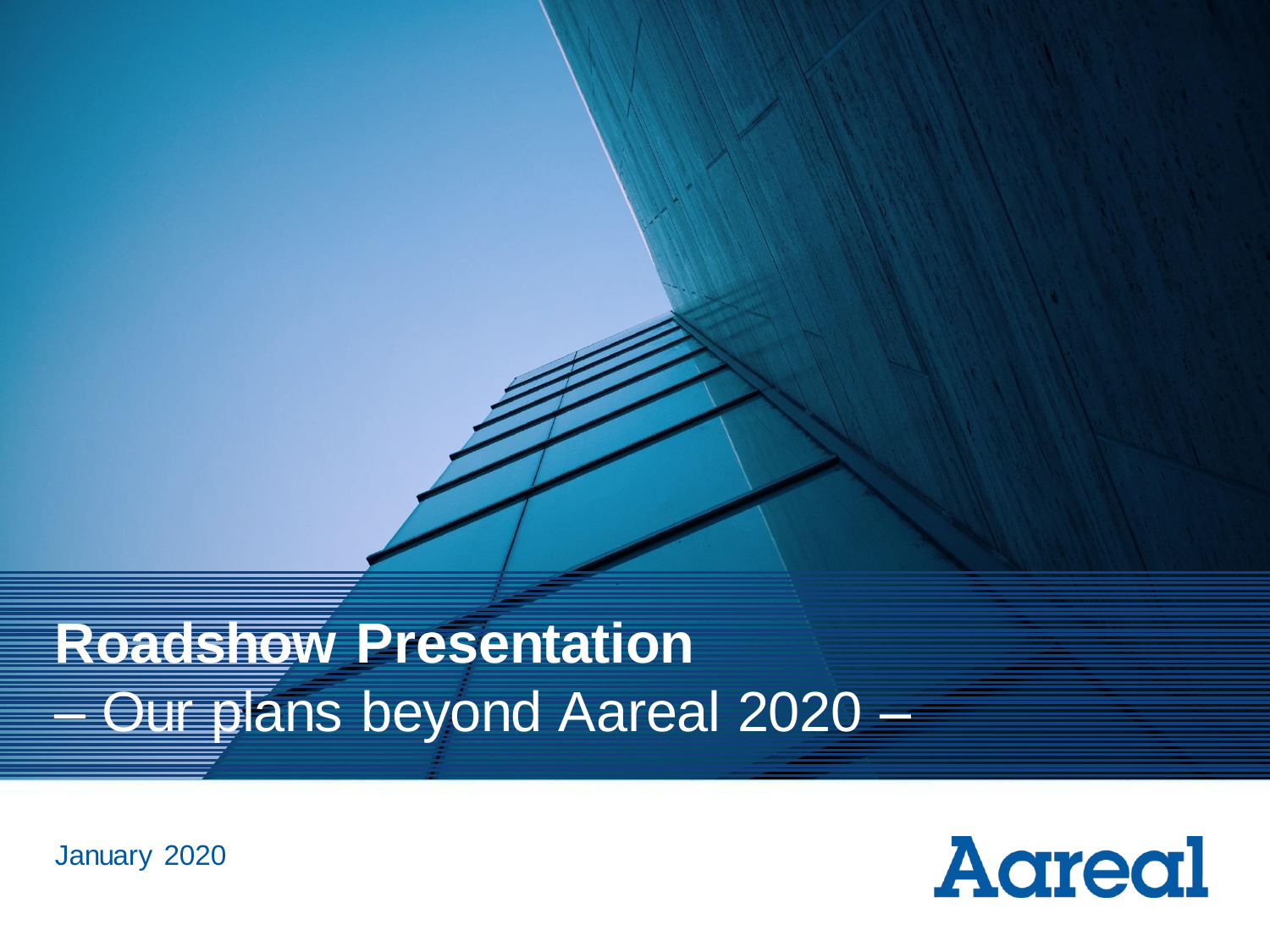- **Result 2019 / De-risking**
- Current environment
- Aareal 2020: Promised and delivered
- **E** Aareal Next Level: Activate! Elevate! Accelerate!



1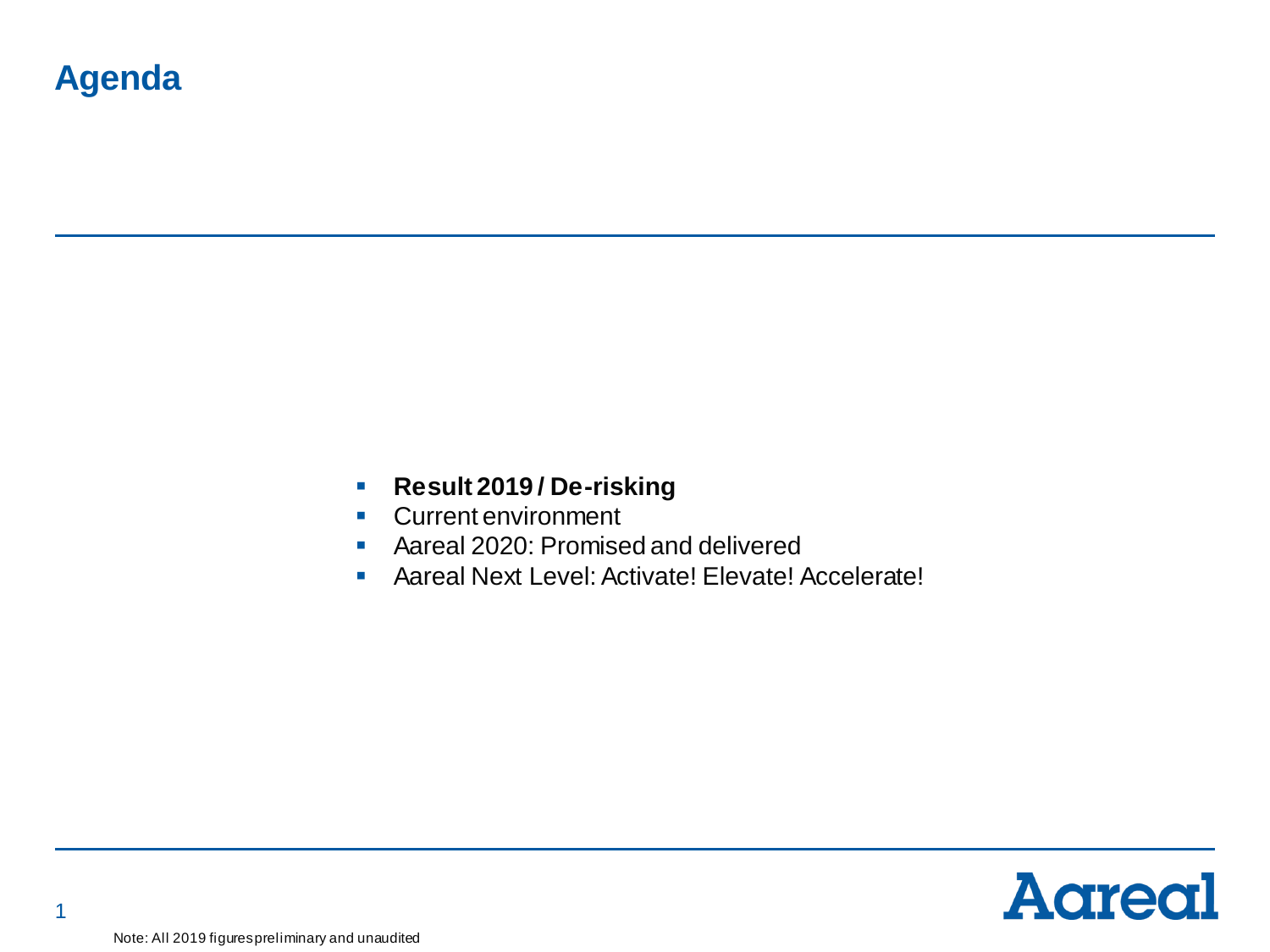### **Our priorities for Q4 2019 and what we have achieved – confirming FY 2019 operating profit guidance**

*Recap from the Q3 2019 result presentation:* 

|    | <b>Outlook 2019</b>                                                                                                                                                               |                                                      |
|----|-----------------------------------------------------------------------------------------------------------------------------------------------------------------------------------|------------------------------------------------------|
|    | Our priorities for the upcoming months                                                                                                                                            |                                                      |
|    | <b>Highlights</b>                                                                                                                                                                 |                                                      |
| ₿  | Finalising our Group-wide strategic review process, further developing our strategy beyond our successfully<br>implemented and value creating program "Aareal 2020"               |                                                      |
|    | Execute on our growth strategy for Aareon as outlined in May 2019,<br>including selectively assessing potential M&A opportunities                                                 | <b>Confirming operating</b><br>profit (EBT) guidance |
| ₿  | Internal pricing model and use of deposit base to be adjusted with substantial effects on segment results<br>from 2020 onwards                                                    | for 2019 of $\ge$ EUR<br>240m                        |
|    | CREF: Execute planned origination and syndications                                                                                                                                |                                                      |
|    | > Further NPL reduction to be expected in Q4/2019<br>> Opportunities for further accelerated de-risking will be assessed if they emerge, additional burdens cannot be<br>excluded |                                                      |
| 27 |                                                                                                                                                                                   |                                                      |

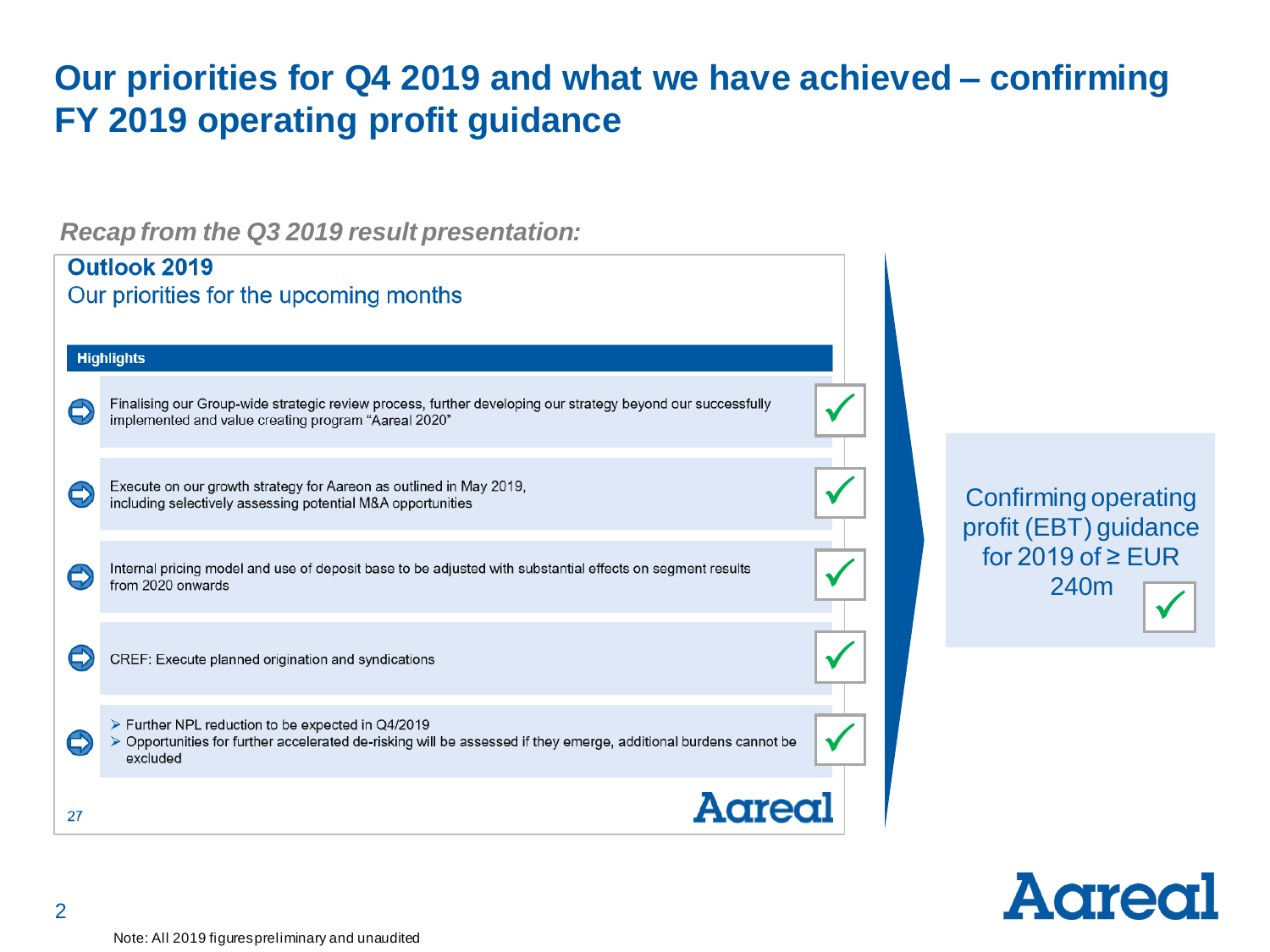### **40% NPL reduction achieved since 30.6.2019, supported by successful execution of accelerated de-risking program in Q4 2019**



#### **Accelerated de-risking**

- Program with focus on Italian portfolio, continued in Q4 with Italian credit risk further down by approx. EUR 0.6bn (thereof EUR 0.3bn NPL, EUR 0.3bn single borrower risk)
- Total effect from accelerated de-risking of approx. EUR 1.2bn\* Italian credit risk in 2019
- $\blacksquare$  P&L burden 2019 of approx. EUR 50m (EUR ~15m in Q4)



- **.** In H2 2019 total NPL volume down by approx. 40%
- Italian NPL also down by approx. 40% in 2019 (includes a foreclosed Italian asset of approx. EUR 90m taken on own book for future development, not part of acc. de-risking)



\* thereof EUR 350m NPL (in FY 2019, of which EUR 310 in H2 2019), EUR 350m single borrower risk, EUR 410m BTPs, EUR 80m NPL provisioned for future reduction



3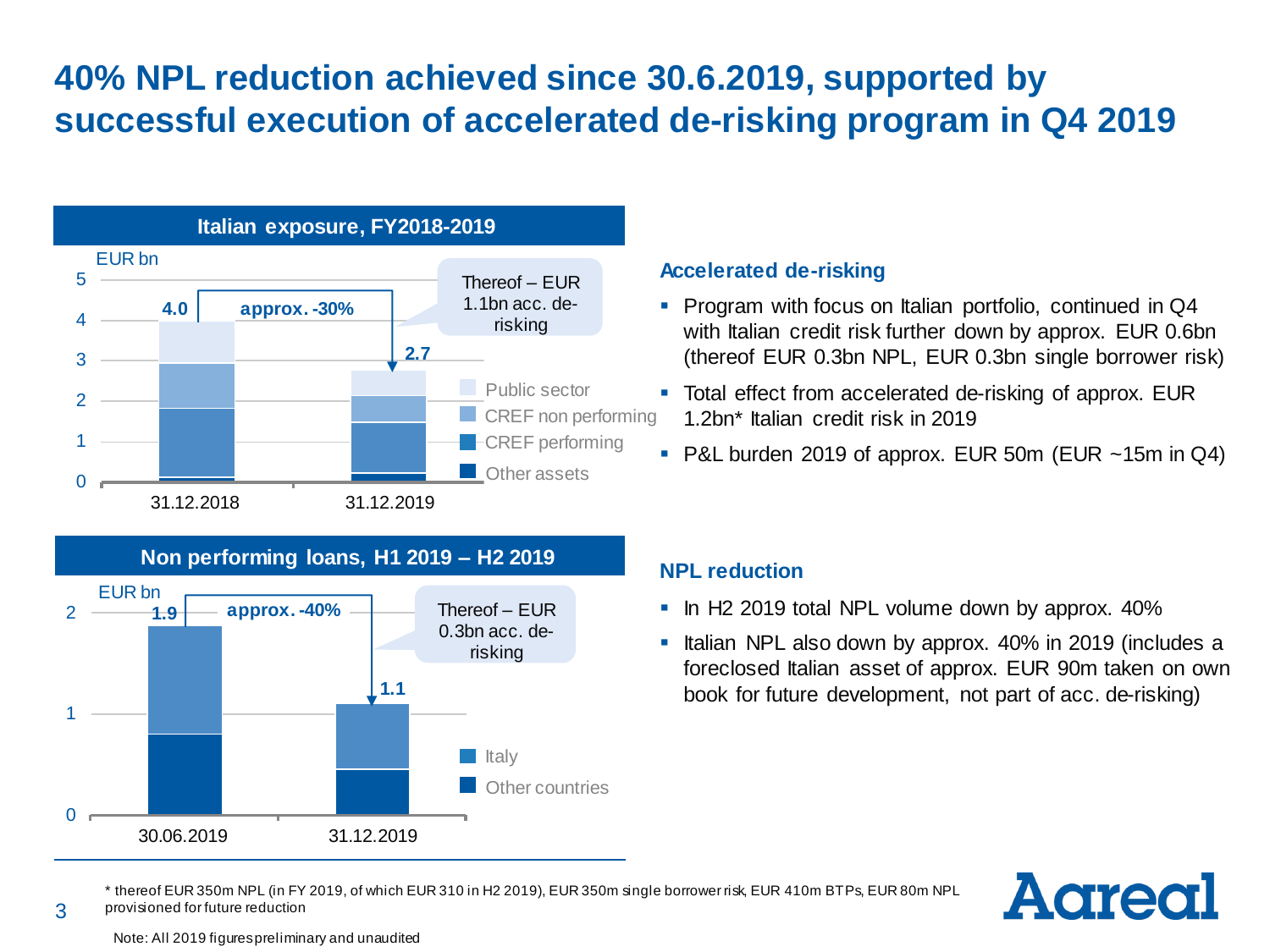- Result 2019 / De-risking
- **Current environment**
- Aareal 2020: Promised and delivered
- **E** Aareal Next Level: Activate! Elevate! Accelerate!

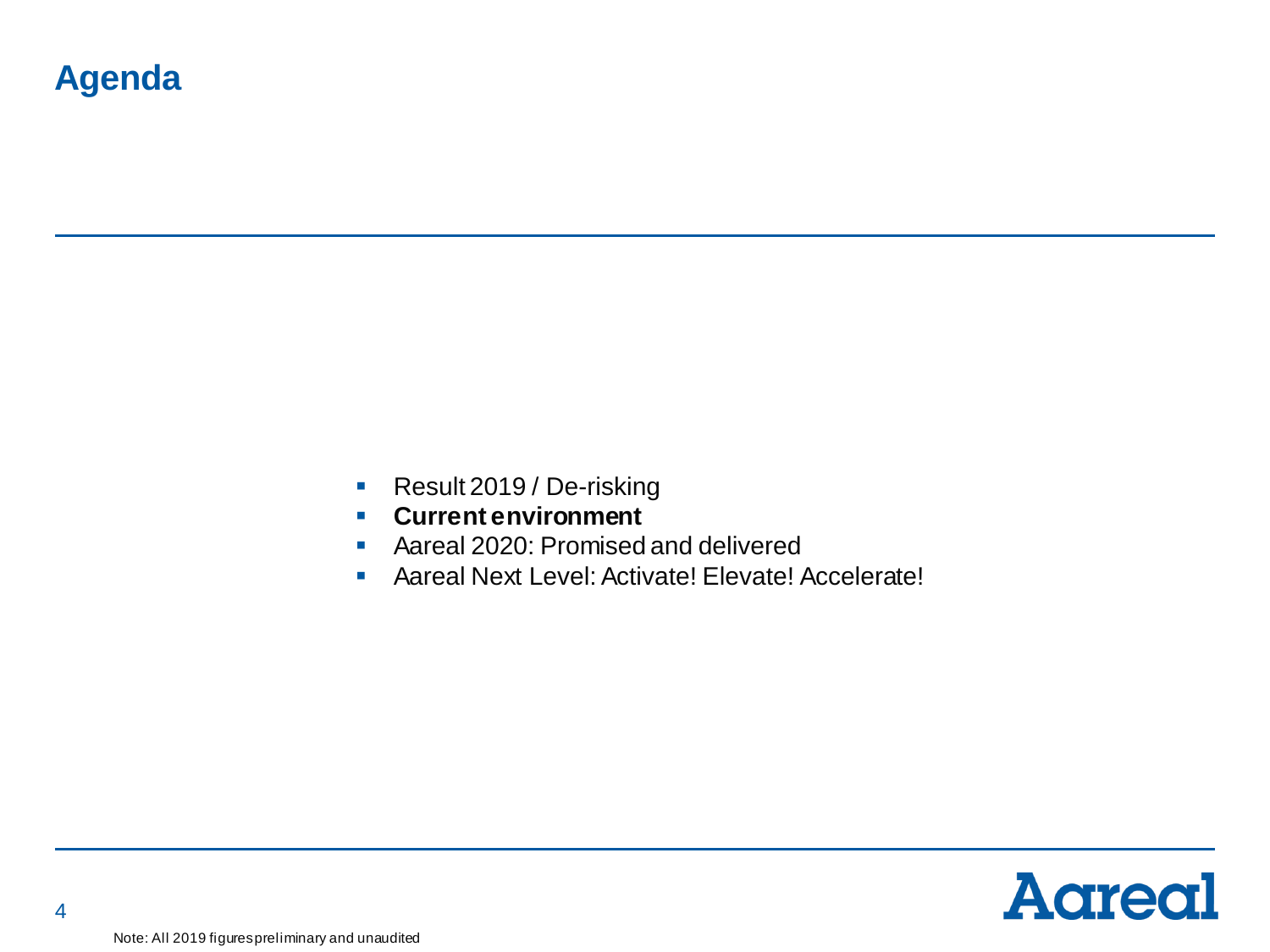## **Environment: New uncertainties, continued low interest rates and increasing volatility**

|                                                                                                                                                                                                                                                                                                           | Outlook 2018 (February 2018) | Outlook 2019 (February 2019)                  | <b>Current environment (January 2020)</b>                                                      |  |
|-----------------------------------------------------------------------------------------------------------------------------------------------------------------------------------------------------------------------------------------------------------------------------------------------------------|------------------------------|-----------------------------------------------|------------------------------------------------------------------------------------------------|--|
| <b>GDP</b> dynamics                                                                                                                                                                                                                                                                                       |                              | Slowdown of growth in key<br>regions          | Continued slowdown of<br>growth in key regions                                                 |  |
| <b>Interest rates</b>                                                                                                                                                                                                                                                                                     |                              | Rather stable interest rate<br>environment    | Lower for longer interest<br>rate environment                                                  |  |
| <b>Funding costs</b>                                                                                                                                                                                                                                                                                      |                              | Secondary trading on<br>higher credit spreads | Credit spread tightening on<br>secondary trading                                               |  |
| <b>Brexit</b>                                                                                                                                                                                                                                                                                             | "One year ahead"             | "Hard Brexit" as relevant<br>option           | "Brexit", what does that<br>mean                                                               |  |
| <b>Italy</b>                                                                                                                                                                                                                                                                                              |                              | High political and fiscal<br>uncertainty      | High political and fiscal<br>uncertainty                                                       |  |
| <b>Regulatory</b><br><b>requirements</b><br>(Aareal Bank)                                                                                                                                                                                                                                                 | <b>Basel IV anticipated</b>  | TRIM, NPL guidelines anticipated              | ICAAP to become new<br>constraint for European<br>banks<br>EBA guideline on internal<br>models |  |
| Catch up of the European real estate industry compared to the US to be continued<br><b>Tech-/Software</b><br>Still pockets of share of wallet growth by penetration and process optimization<br><b>Sector</b><br>Valuations on record highs (growth dynamic and low interest rate environment as drivers) |                              |                                               |                                                                                                |  |

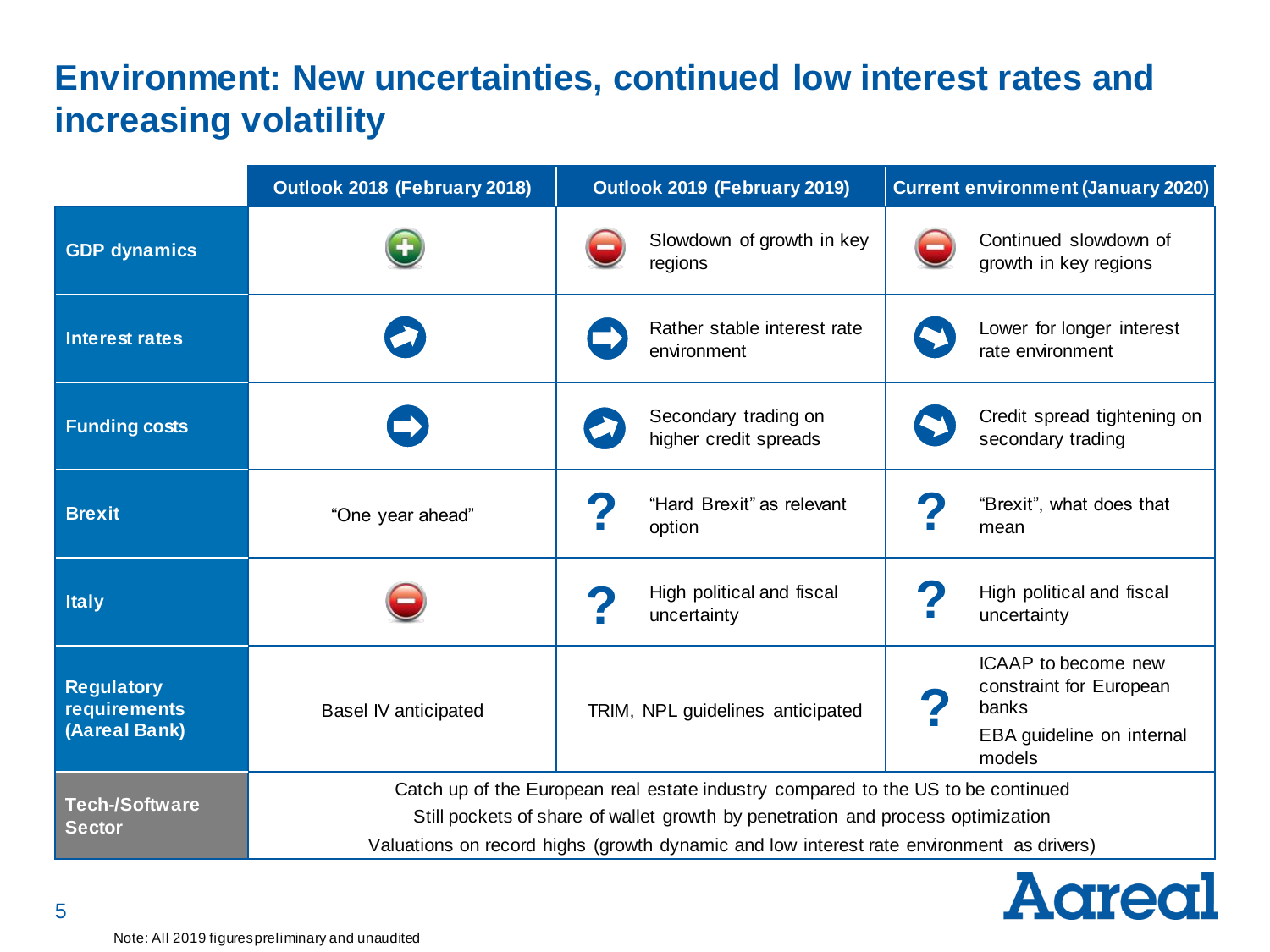### **Economic ICAAP the next focus on the regulatory agenda – our reading and take away**

**1**



### **Economic ICAAP on SSM priority list 2020**

- Ongoing discussions regarding interpretation of requirements
- Different methods currently used throughout Europe to estimate future volatility (scenario based vs. VAR models)
- ICAAP Guidelines published end of 2018 are very conservative regarding holding period and confidential interval
- ECB aims for future harmonization (equal to TRIM?) and potential tightening

#### **AT1 with normative triggers will no longer be eligible under Economic ICAAP: 2**

**Regulatory capital ratios:** Future treatment appears to be more generous, although decisions will be taken on a case by case basis

- P2R could be partly covered by AT1 (and/or T2)

**Economic ICAAP:** Future requirements will be tightened

- AT1 with normative triggers not accountable any more (see ECB feedback statement; question 208)
- Interim grandfathering of existing AT1 (issued, cut off date?) not decided yet, but unlikely from our point of view
- − **AT1 in the economic ICAAP, currently and presumably in future no alternative instruments (beside CET1) available to fulfil ECB requirements (economic triggers instead of normative)**
- − **Economic ICAAP to become the new capital constraint for European banks?**



\* Different risk categories regarding regulatory capital ratios and economic ICAAP

Note: All 2019 figures preliminary and unaudited

6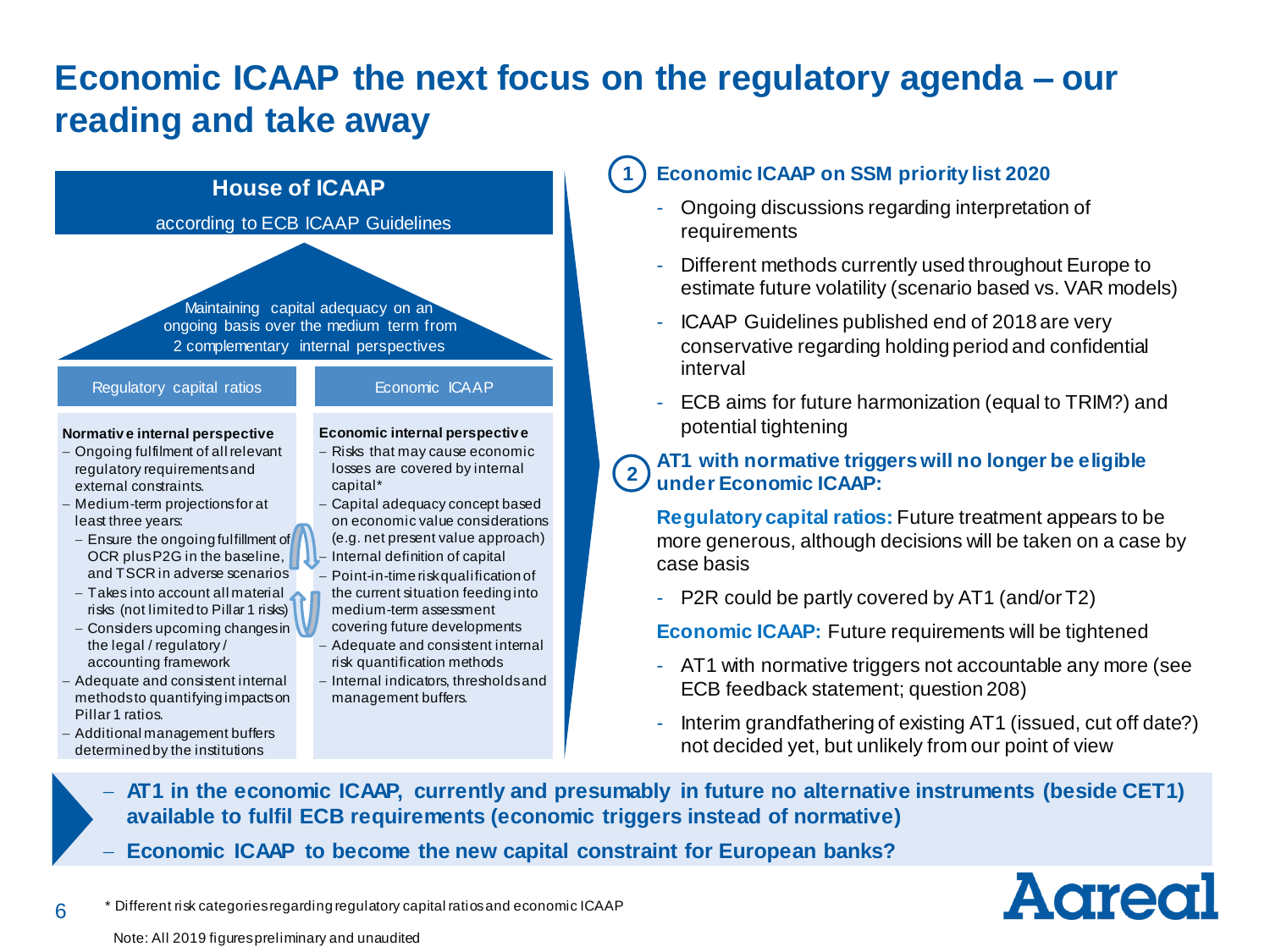- Result 2019 / De-risking
- Current environment
- **Aareal 2020: Promised and delivered**
- Aareal Next Level: Activate! Elevate! Accelerate!

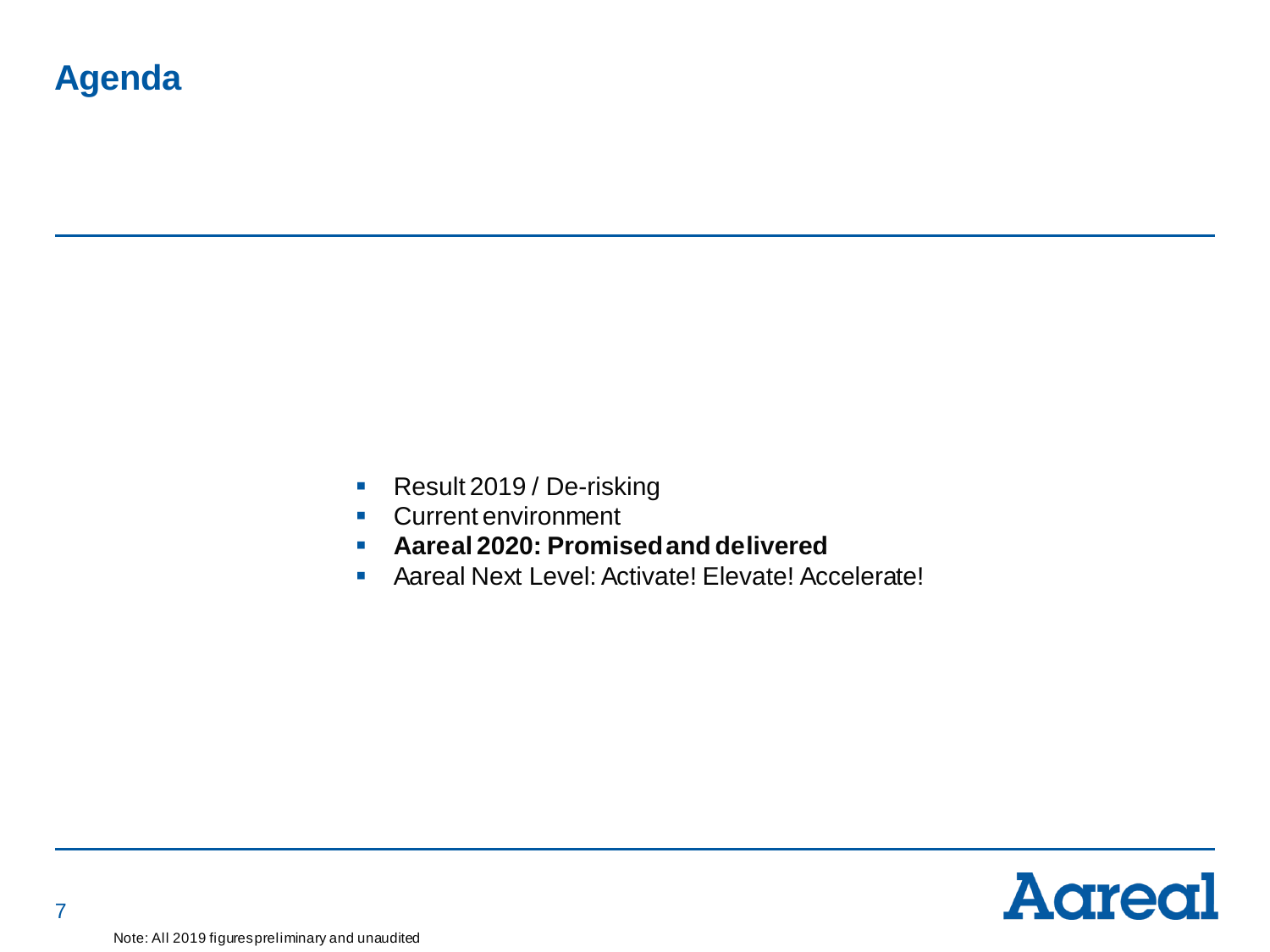## **Promised. Delivered. What we have achieved so far with "Aareal 2020" (1/2)**

| <b>Adjust:</b><br>Setup optimised                                          | Sustained cost reduction achieved; Bank cost structure significantly down from around EUR<br>360m (excl. Westlmmo integration costs) in 2016 to around EUR 320m in 2019<br>Structures and processes successfully streamlined, IT transformation in plan; reached major<br>milestone with S/4 Hana implementation in 2019<br>Funding structure optimised (with housing deposits permanently above EUR 10bn)<br>Capital ratios well above Basel III and IV requirements            |
|----------------------------------------------------------------------------|----------------------------------------------------------------------------------------------------------------------------------------------------------------------------------------------------------------------------------------------------------------------------------------------------------------------------------------------------------------------------------------------------------------------------------------------------------------------------------|
| <b>Advance SPF:</b><br><b>Business protected in</b><br>adverse environment | Increased flexibility by adding further countries, products and asset classes<br>Extended placement and syndication capabilities<br>Expansion along the value chain continued, e.g. servicing with Mount Street                                                                                                                                                                                                                                                                  |
| <b>Advance C/S:</b><br>Good starting position<br>to grow                   | Accelerate Aareon (see next page)<br>Development of business with adjacent sectors (e.g. utilities) started<br>Technical Base for growing fee business of C/S Bank (Aareal Portal) implemented                                                                                                                                                                                                                                                                                   |
| <b>Achieve:</b><br>All major financial<br>goals achieved                   | Loan portfolio within target range<br>Aareon's annual operational EBIT targets achieved – additional growth investments started in<br>2019<br>RoE close to target within the period of "Aareal 2020"<br>Attractive dividend policy* implemented, despite further regulatory burdens<br>Successful management of regulatory changes; however some elements of the ICAAP<br>guidelines came as a surprise $\rightarrow$ effect on optimal capital structure to be further assessed |

### **"Aareal 2020" successfully implemented**

**A**areal

8 \*Base dividend payout ratio of 50% plus supplementary dividend of 20-30% Note: All 2019 figures preliminary and unaudited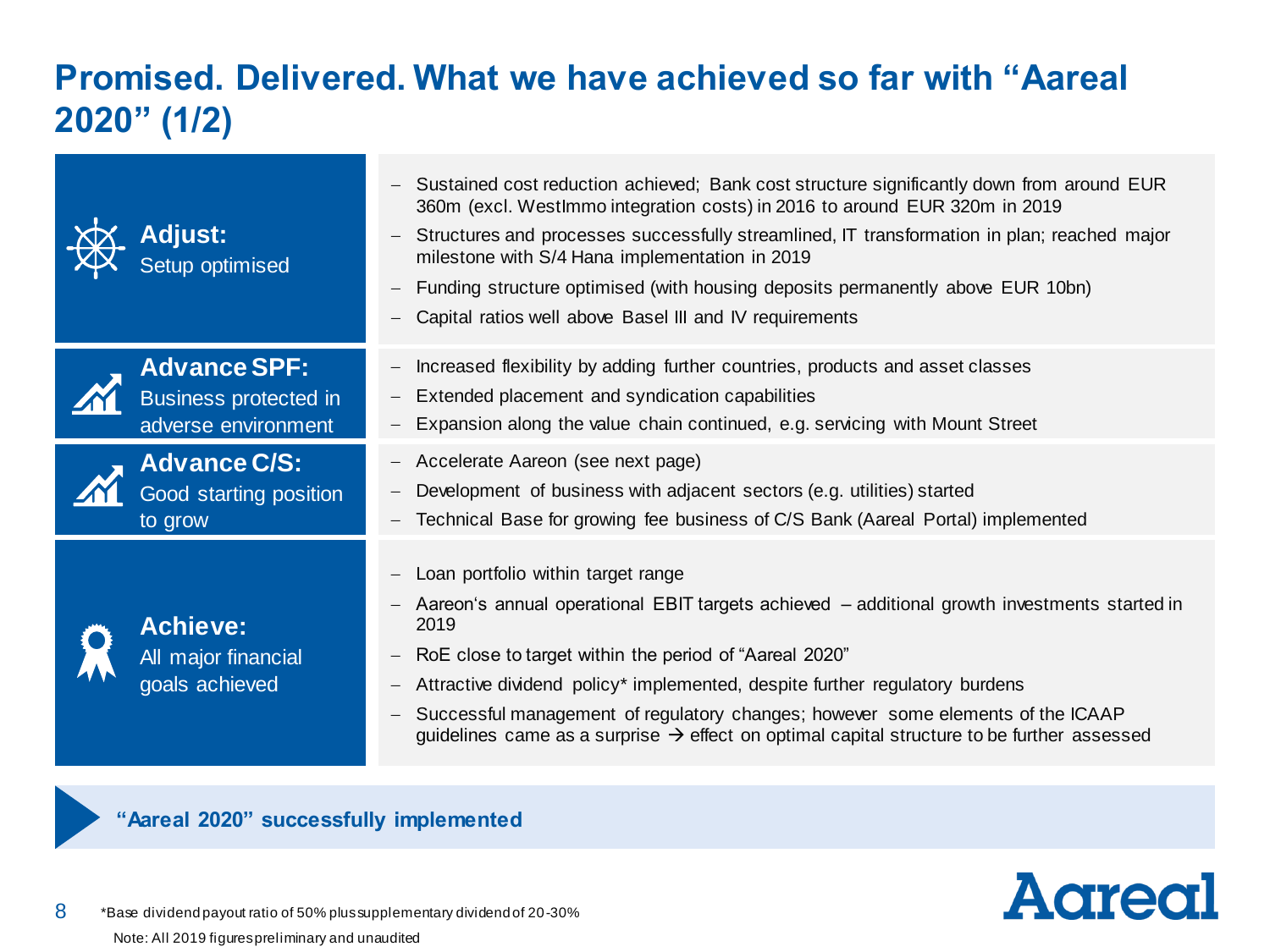## **Promised. Delivered. What we have achieved so far with "Aareal 2020" (2/2)**

### **Spotlight Aareon**



#### **Key points to consider**

- Digitisation of European industry and real estate industry has been lagging behind the US
- Stable cashflow-model established as a base for funding further growth. At the same time second fast growing pillar digital solutions developed, started and ramped up for future growth
- − Foundation for future success created within "Aareal 2020":
	- 1)
- − Prepared the housing industry for digital transformation, by updating the ERP system for most of the German customers (~1,200) from GES (classical mainframe-system) to a new digital-ready system (Wodis Sigma); achieved with only 3% churn within five years
	- − Increase ERP customer base to become # 1 in Europe; revenue CAGR of 4% between 2016 and 2018
	- Developed the digital roadmap and deliver digital solutions; revenue CAGR target of >20% already achieved (9M 2019) and planned to remain at this level (Revenue FY 2018: EUR 42m)
	- − We kicked-off Phase 3 of the Aareon plan presented at our Investor Seminar in May 2019 with the clear goal to double EBITDA mid term

− **Positive cash conversion rate allows self-funded organic as well as inorganic growth** 

− **Management has created value and laid the foundation for future optionality in the group** 

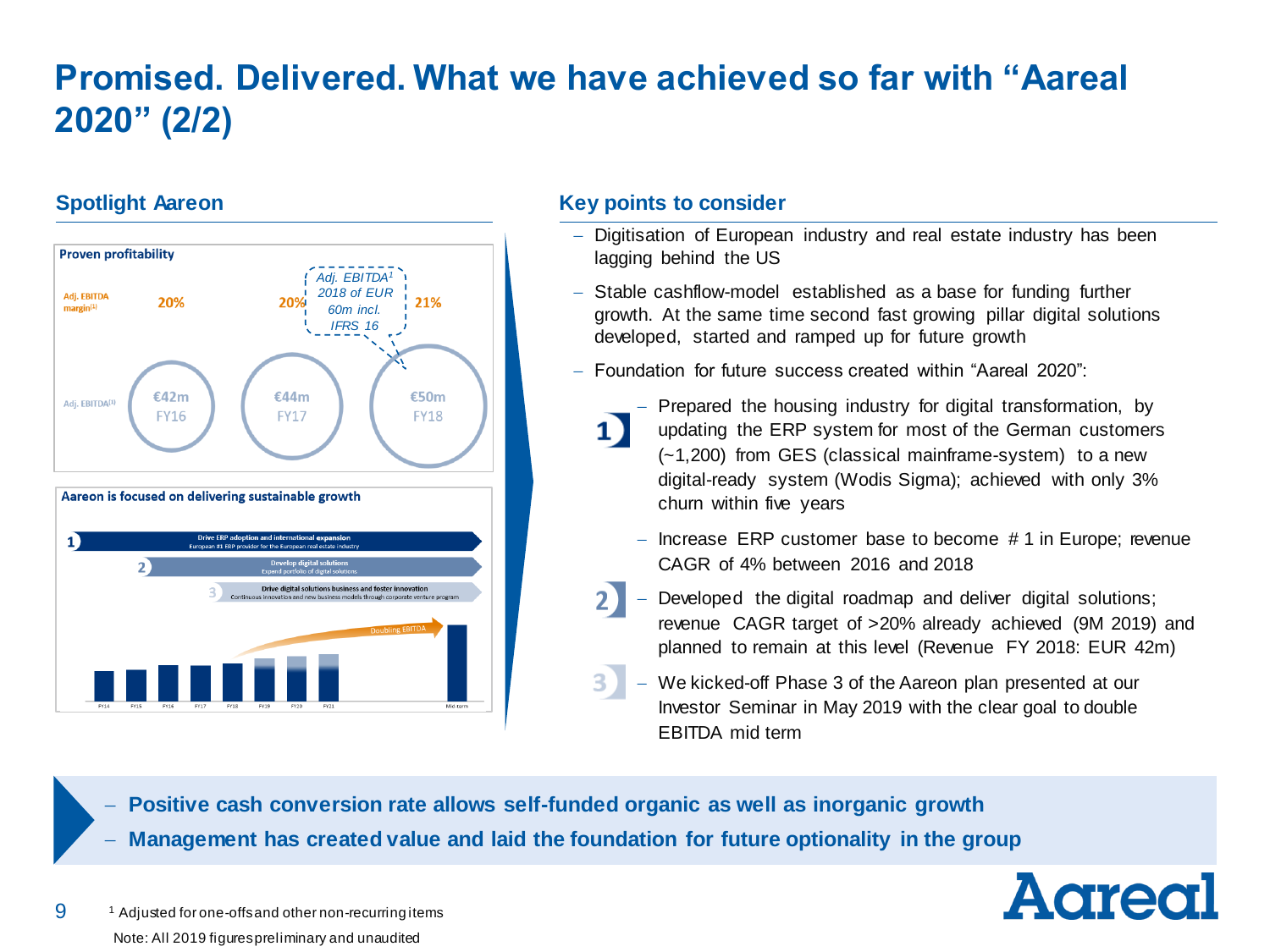- Result 2019 / De-risking
- Current environment
- Aareal 2020: Promised and delivered
- **Aareal Next Level: Activate! Elevate! Accelerate!**

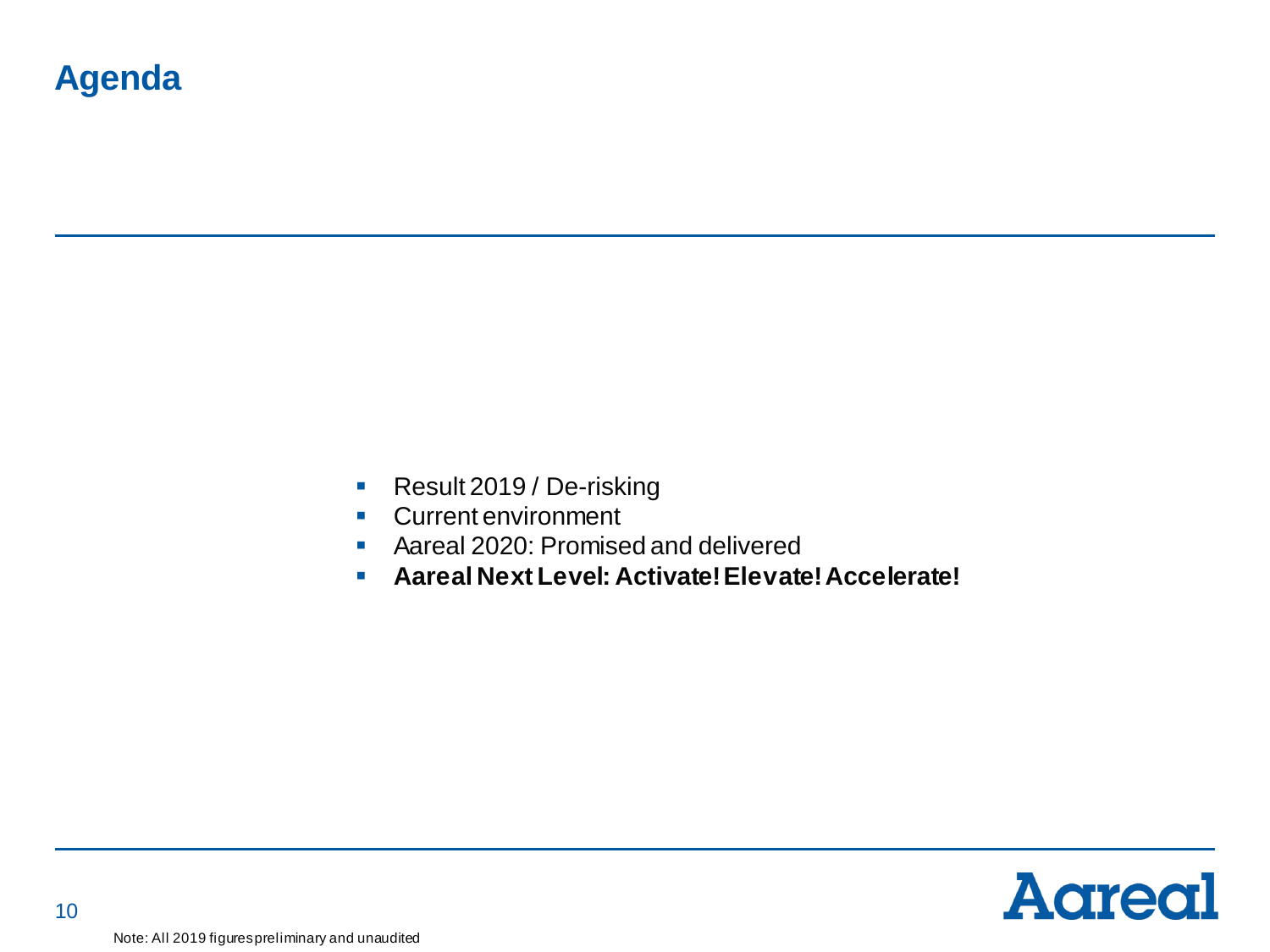### **Aareal Next Level: What our plans are beyond Aareal 2020**



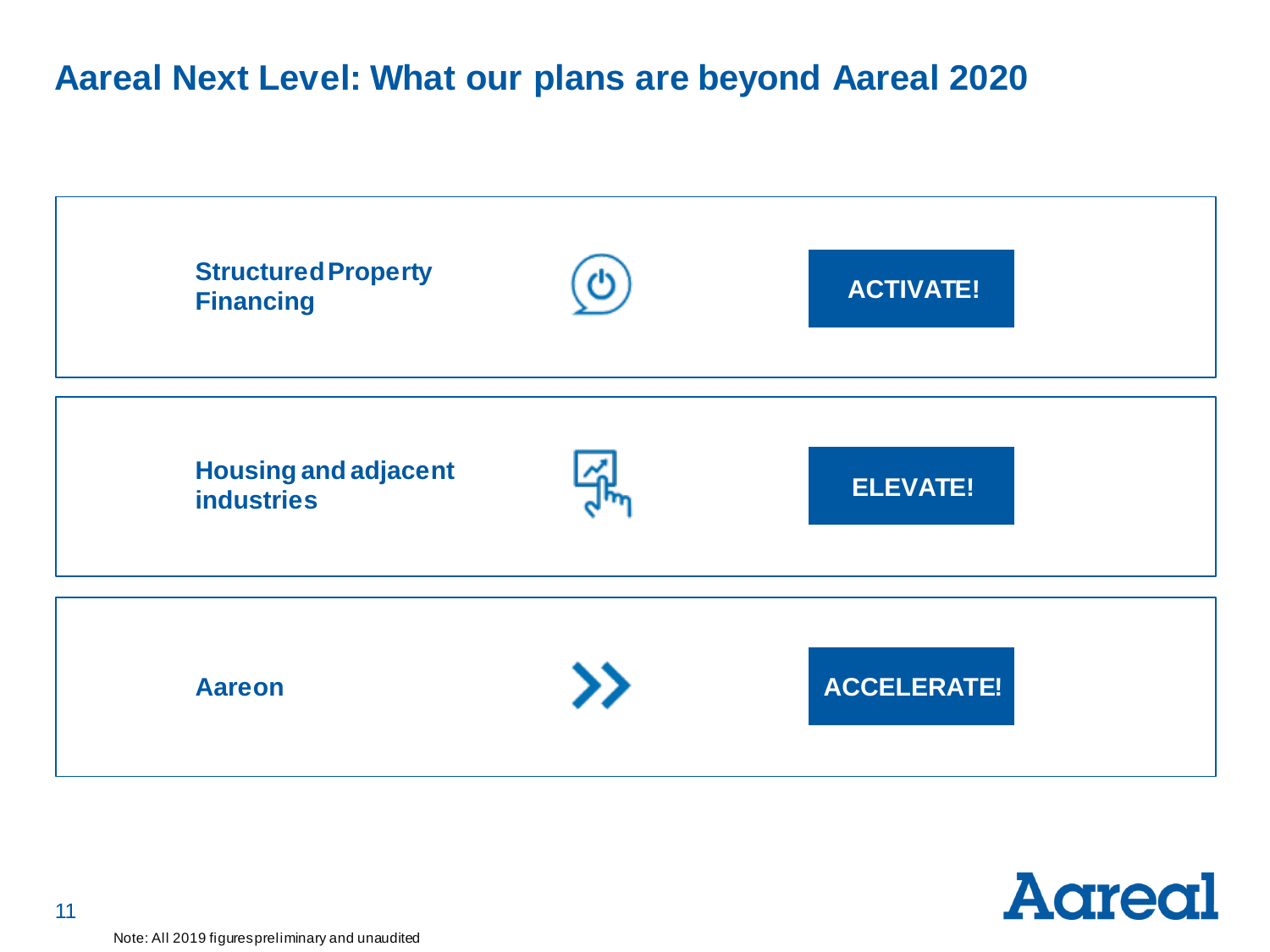### **Structured Property Financing ACTIVATE! How we want to further develop our SPF business**



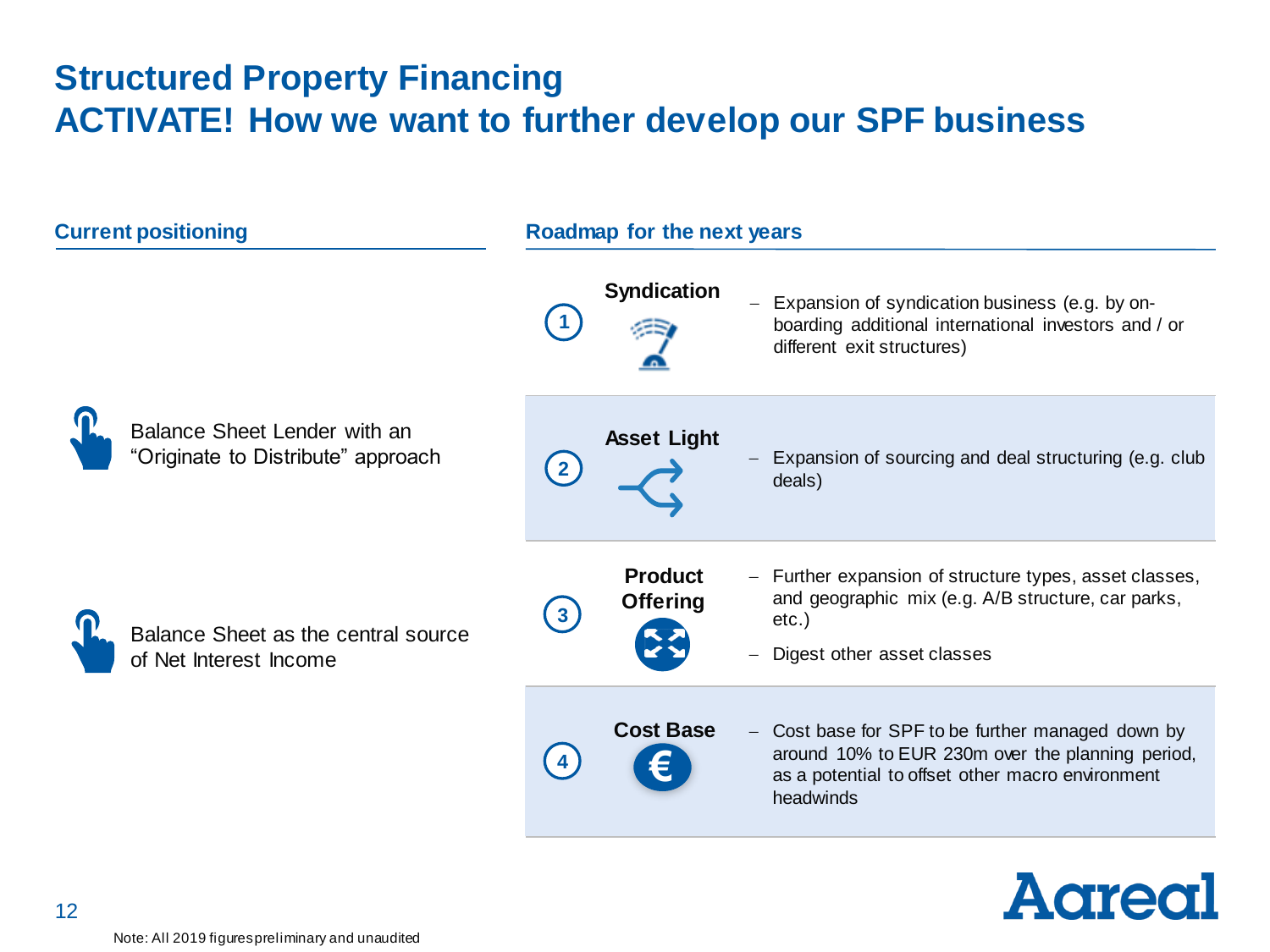### **Consulting / Services Pillars for achieving mid-term success**

**Roadmap for the mid-term …. clear positioning for each division and develop Aareon as an integral part of our strategy from a subsidiary within a strong group to a software company in the European real estate industry with a strong independent value proposition**



#### **Current situation**



**C/S Bank for the housing industry and Aareon are**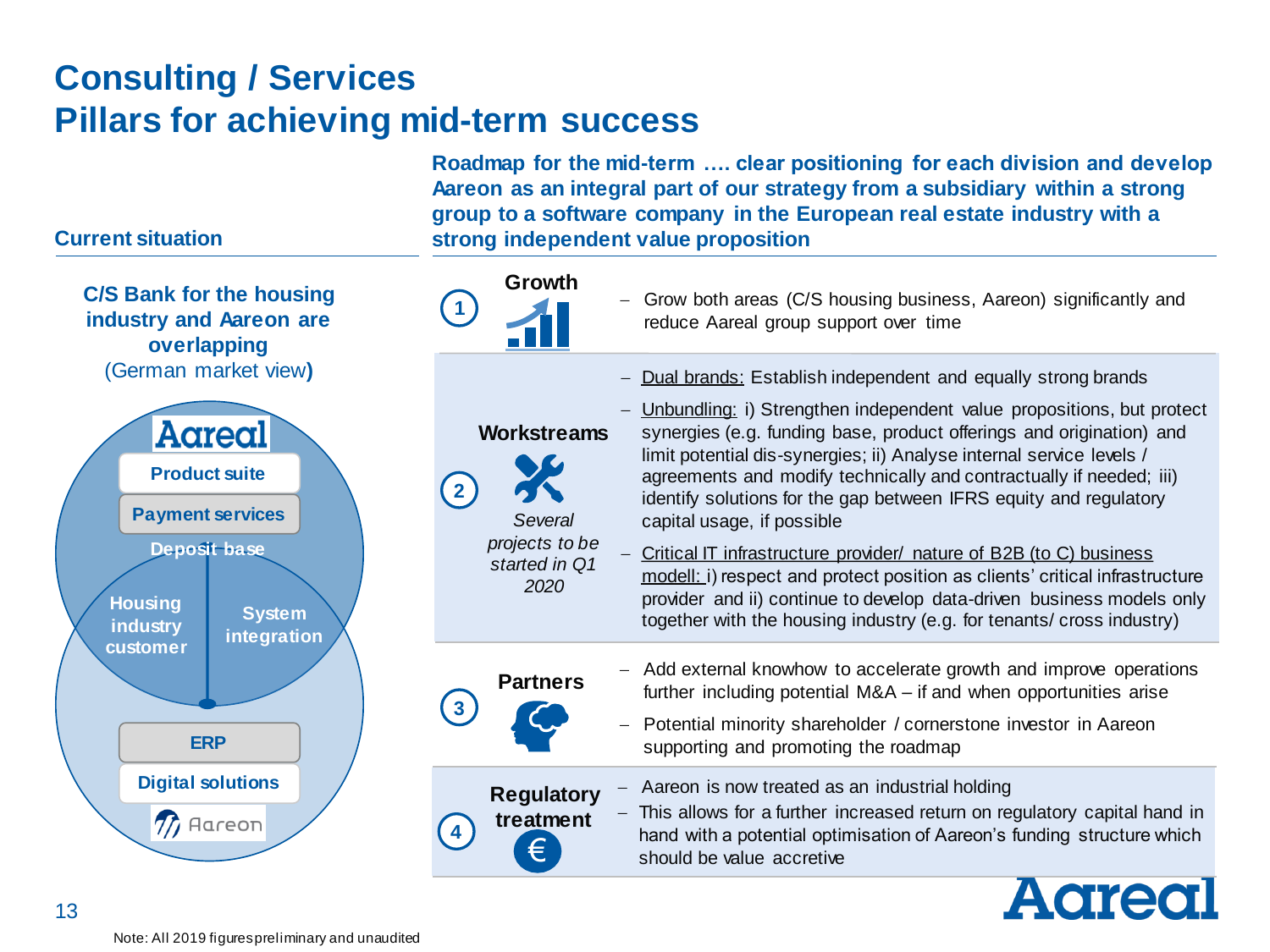## **Consulting / Services – Housing and adjacent industries ELEVATE! How we are going to unlock our potential**



# **Agregi**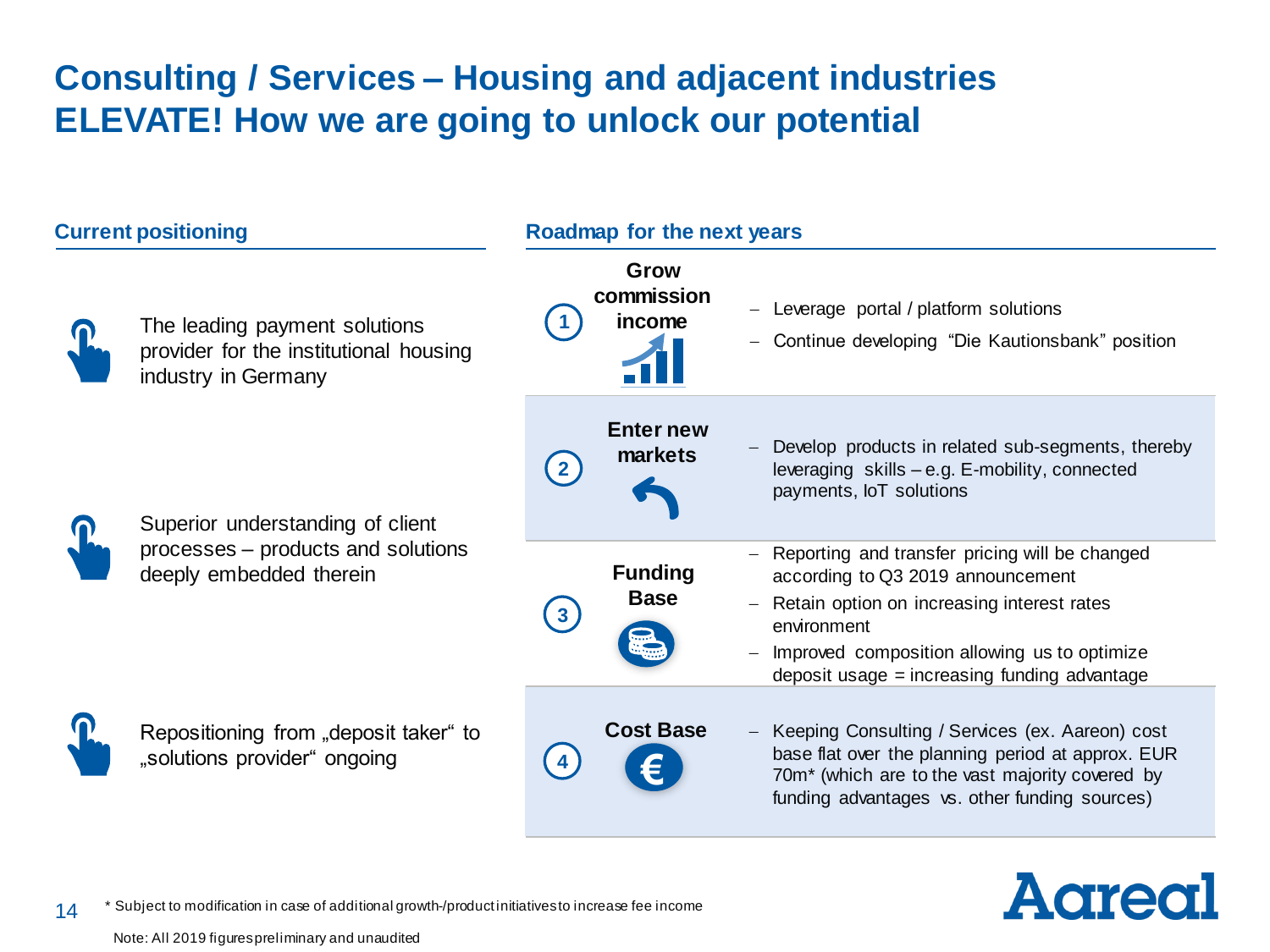## **Consulting / Services – Aareon ACCELERATE! How we are going to achieve our objectives**

| <b>Current positioning</b> |                                                                     | Roadmap for the next years                            |                  |                                                                                                                                                                                                                                                                                                   |  |
|----------------------------|---------------------------------------------------------------------|-------------------------------------------------------|------------------|---------------------------------------------------------------------------------------------------------------------------------------------------------------------------------------------------------------------------------------------------------------------------------------------------|--|
|                            |                                                                     | industry with a strong independent value proposition  |                  | - In addition to the organic growth program we are now looking into the next level to build up the<br>platform business in the real estate industry; develop Aareon as an integral part of the group<br>from a subsidiary within a strong group to a software company in the European real estate |  |
|                            | #1 ERP provider<br>for the                                          |                                                       |                  | <b>Mainly self-funded</b>                                                                                                                                                                                                                                                                         |  |
|                            | European real<br>estate industry                                    | # of Units                                            |                  | RPU driven: Execute organic growth<br>cases (e.g. predictive maintenance and<br>virtual assistant as first success stories)                                                                                                                                                                       |  |
|                            | Digitization<br>enabler for the<br>European real<br>estate industry | M&A Growth<br><b>Dimensions</b>                       |                  | <b>Mainly through M&amp;A</b>                                                                                                                                                                                                                                                                     |  |
|                            |                                                                     |                                                       |                  | RPU driven: Leverage existing<br>customers with expanded product<br>offering                                                                                                                                                                                                                      |  |
|                            |                                                                     | <b>New</b><br><b>Status</b><br>Growth<br>Quo<br>Cases | Revenue per Unit | Unit driven: Target newly identified<br>customers beyond professional housing<br>companies with existing product set                                                                                                                                                                              |  |
|                            |                                                                     |                                                       | (RPU)            | Expand along both dimensions (new<br>customers and new products in the<br>adjacent areas)                                                                                                                                                                                                         |  |